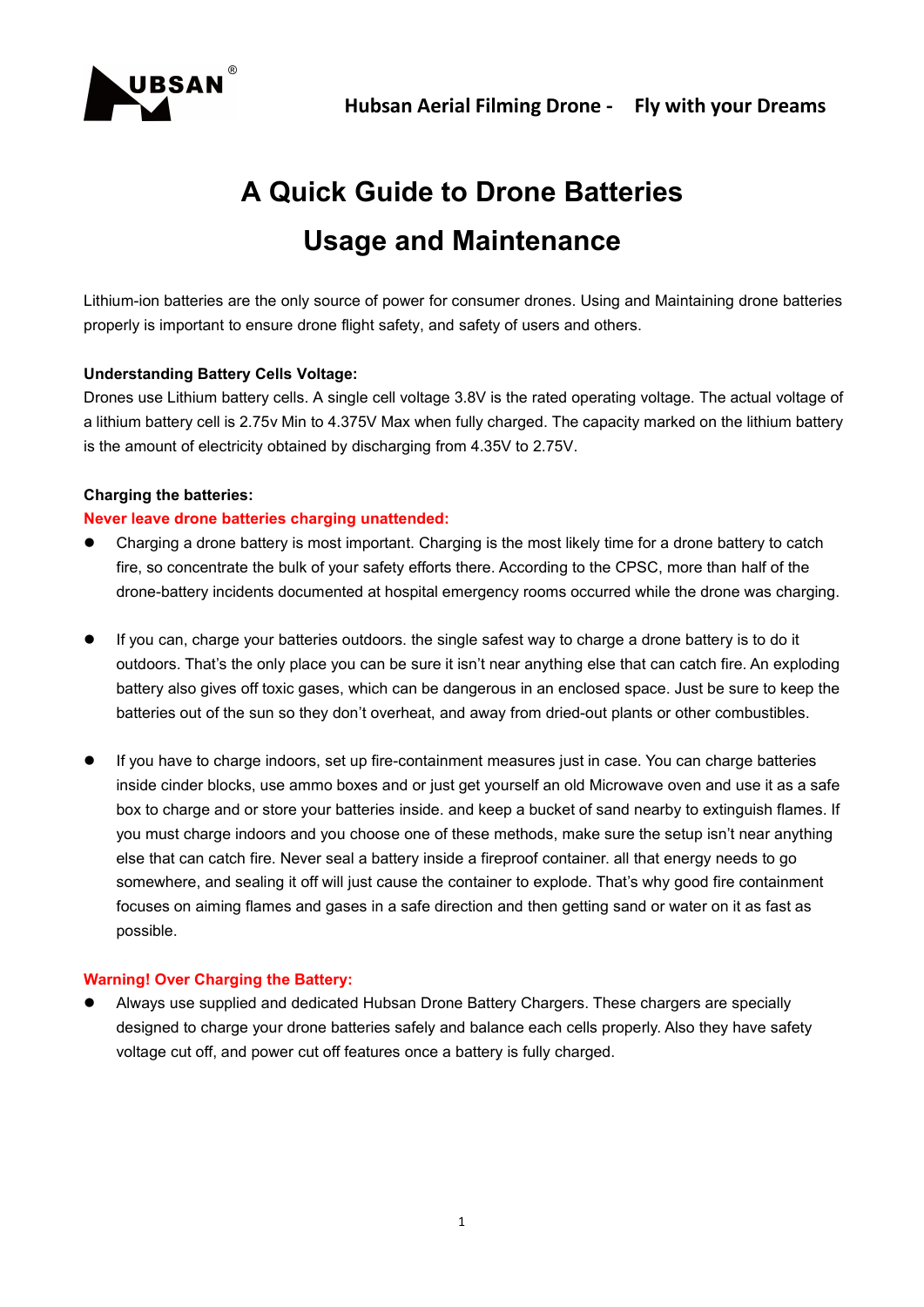

#### **Never use after market Chargers:**

- If you use aftermarket chargers there maybe a chance those chargers will not stop charging when battery is fully charged and or over charge the battery and its cells, may not cut off the power in time when battery cells are full. It will damage the built in Battery management unit. Over Charging can lead to battery cells heating up, swelling and immediate explosion causing fire around it.
- We highly recommend to always use only stock supplied chargers that come with drones. Never leave the batteries unattended when charging. Please read more caution and advise, tips regarding charging below in this document.

#### **Using Drone Batteries**

Let's begin with some general tips on using the batteries in your aircraft.

- 1. Start off by downloading and reading the manual for your specific flight battery and drone before taking them out for a flight. Make sure you understand the basic functionality before you fly. Pay particular attention to the section on the Intelligent Flight Batteries.
- 2. Only fly your drone with a fully charged battery that is securely mounted in the aircraft. As part of your pre-flight checklist, you should ensure the batteries are properly fitted and charged to 100%.
- 3. Never install or remove a battery from an aircraft when it's turned on.
- 4. Avoid flying your aircraft erratically. This includes sudden changes of direction or abrupt braking. This will quickly drain the battery as the motors will be working harder than they need to. Try to keep your operation to steady movements and slow braking for longer flight times. We understand that this isn't always possible but for general drone use, you should aim to follow this tip.
- 5. Make sure you follow the operating temperature guidelines found in the user manual for your aircraft. Flying in cold temperatures will reduce your battery capacity and warm temperatures may lead to irreversible battery failure.
- 6. If you have multiple batteries for an aircraft, it's recommended you cycle through your batteries and avoid using just one. Balance the pressure you put across your batteries. Label your batteries may help.
- 7. At least every 20 cycles, complete charge and discharge the aircraft's battery. This will help optimize the life cycle of the battery. Unlike previous LiPo batteries, this won't cause lasting damage to your battery as long as you limit how often it's done.
- 8. Keep the connectors on your batteries, chargers and aircraft clear of debris and dust. The connectors can be cleaned with a clean and dry cloth or compressed air canister. Be careful when cleaning to avoid damage to the connectors. Never use sharp pointy and metal objects or tools to clear the debris or connectors of your battery or drone. The metal object can cause short circuit and damage to battery and or immediate fire.
- 9. If you encounter a battery error, try running your battery down to 0% then recharging. Unlike previous LiPo batteries, Intelligent Flight Batteries retain some charge which helps avoid irreversible errors when discharging a battery.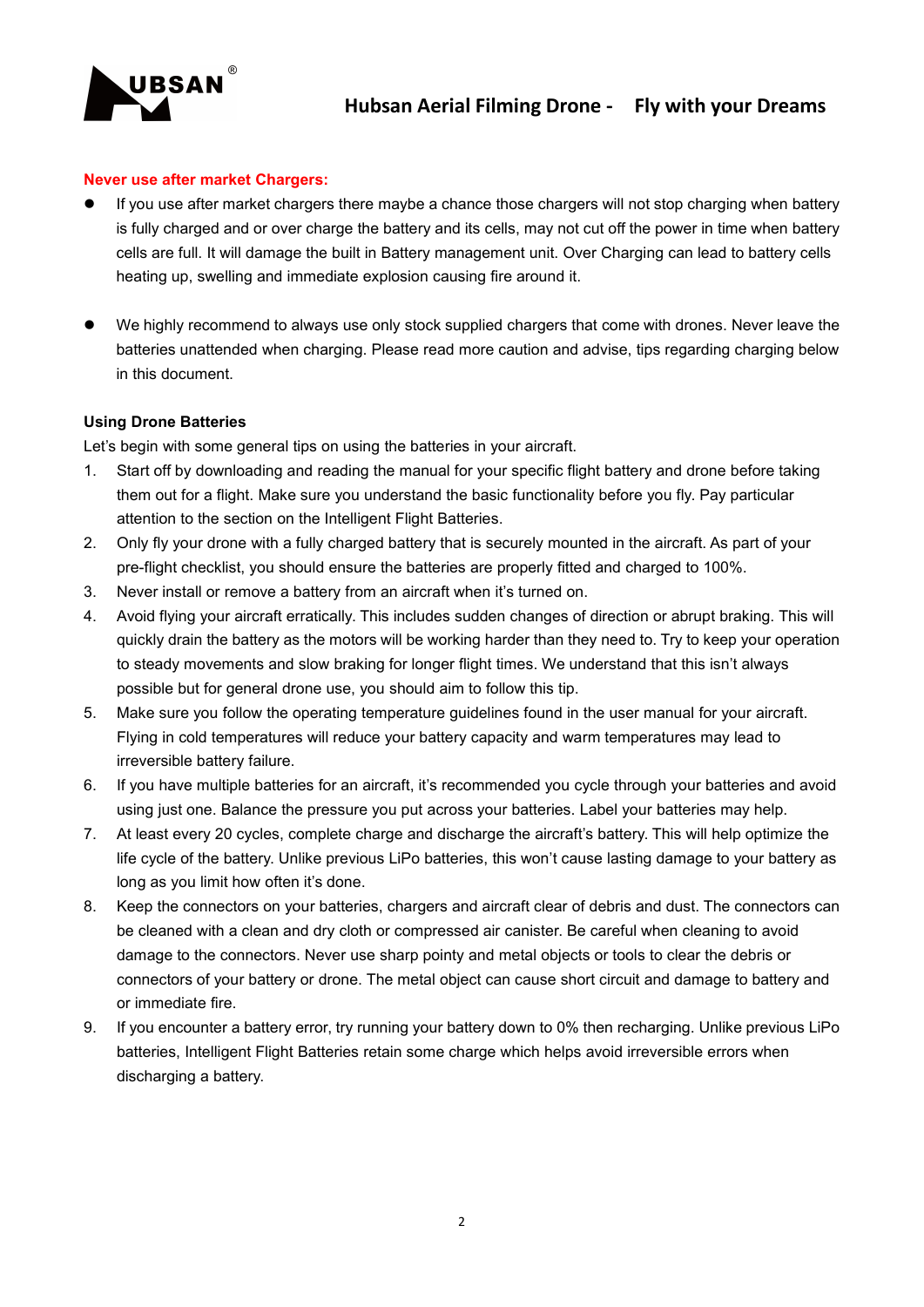

## **Warning! Over Discharge:**

These Lithium batteries must be used within the given voltage range of 2.75v - 4.35V. If the voltage of a single cell is lower than 2.75V, that causes an over-discharge. In such cases the lithium battery cell will start to swell up and the internal chemical liquid will crystallize. These crystals may pierce the internal structure layer and cause a short circuit, or make the lithium battery voltage zero. Or in some cases fire and explosion when trying to charge such damaged cells.

#### **Never over discharge the battery:**

- If we look at the discharge curve of the battery, at the beginning of the discharge / use, the voltage drops relatively quickly, but when the battery cells are discharged between 3.9V and 3.7V, the voltage does not drop too fast. Once it drops to 3.7V per cell, the voltage drop speed will increase. If continue to use battery, it can lead to over discharge, which can damage the battery, may cause the battery to stop working, and cells may start heat up and swelling, if the voltage drops too low.
- Take extreme cautions and never over discharge the battery. You should not fly the drone and or use the battery if its about to over discharge. Always keep an eye on your Drone App prompts to return to home and or immediately land in case of battery levels dropped to critical low.
- Avoid flying in extreme temperatures. To give batteries the longest life possible, follow the manufacturer's instructions for flying, which should include a safe temperature range and a lowest acceptable discharge level.
- Don't drain the battery too fast. Flying at full throttle for long periods—which can be preferable for some flying purposes, such as racing and agility—can also drain batteries so fast that they enter a dangerous process known as thermal runaway, where the materials inside the battery heat up and cause chemical reactions that prompt the battery to heat up even more.

#### **Discharging and Storing the batteries**

- If you are not going to fly your drone for more than 7 days, you must discharge your drone batteries to storage level (3.8v per cell) and then store them safely. If you store a fully charged battery for more than 7 days, it will damage the battery cells in the long run. You may encounter swelling up battery and ora battery that does not fully charge and or does not perform as it used to.
- The new digital batteries of Hubsan Zino 2+ Drones automatically will discharge over time and each cell will get down to 3.8v (storage level) but Zino Pro series drone batteries must be manually discharged. You can fly your drone and just hover it until battery is at 50% - 60% level and then safely store the battery.
- The battery should be stored in a cool, dry environment. When storing the battery for a long time, it is best to put it in a sealed bag or a sealed battery fireproof explosion proof bags. The recommended ambient temperature is 10~25℃, and it is dry and non-corrosive.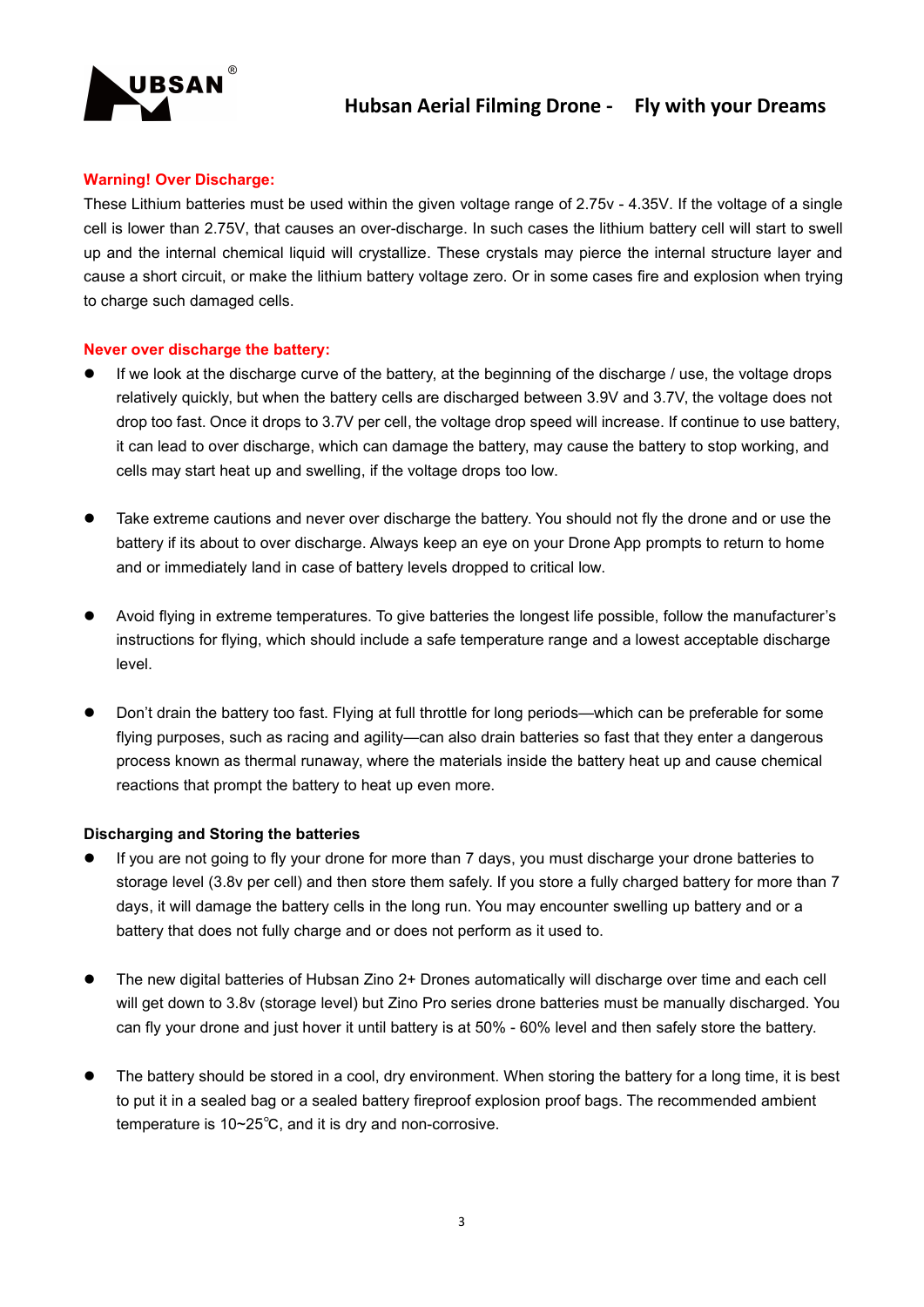

#### **Damaged Batteries**

- Always take good care of your drone batteries. Handle with care and do not drop the batteries.
- Unfortunately if you crashed your drone and or dropped the battery and you see damage to battery and or cell, you should stop using it and properly dispose it off.
- Do not try to open or repair a drone battery yourself.

### **Transporting the batteries:**

- Keep batteries padded and secured in transit. As long as you monitor, charge, and store your batteries appropriately, they should be okay to transport without any extreme safety measures. Keep them secured in a place where they won't bump around too much. Always use and store batteries in fireproof explosion proof battery bags when transporting.
- Pack your drone and its batteries in your carry-on baggage for a flight. If you plan to take a drone on an airplane, read up on the current rules for batteries for the airline you are traveling with. Generally you can pack a lithium battery into a checked bag if it's installed in a drone, but you can't check spare batteries. Regardless, its a good idea to keep a drone with you while you're traveling, to avoid losing it—so count on keeping your batteries in your carry-on luggage.

#### **Inspection of batteries:**

Before and afterflying a drone or charging a battery, take a moment to inspect the battery. If your drone's battery has any visible damage or is puffing out, you need to dispose of it. However, not every battery will show physical signs of damage. So be extra careful. If you see any signs physically and orwarnings from app, please do not use the batteries.